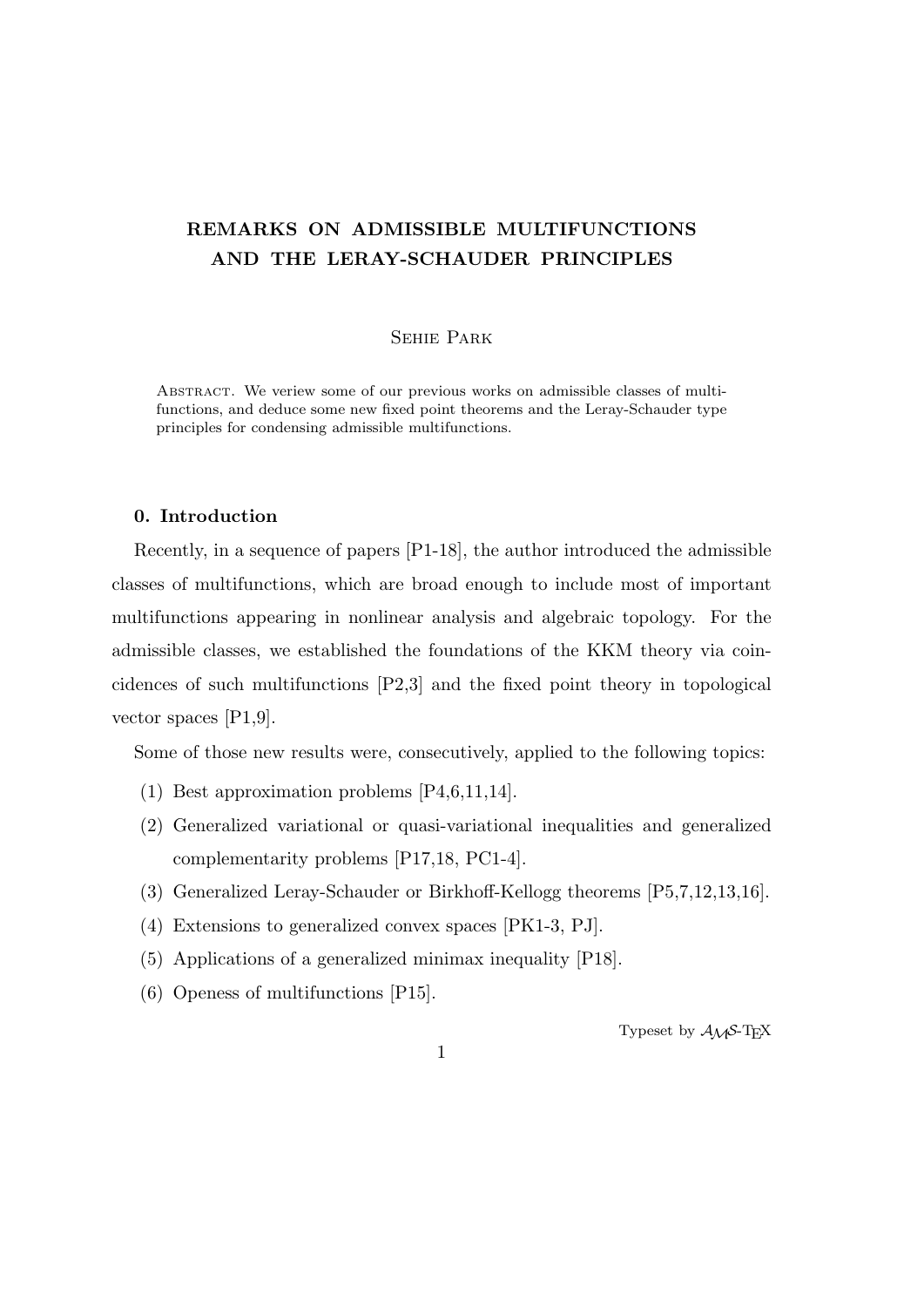In the present paper, we review some of our previous results and obtain some new results on admissible classes. In fact, we deduce some new fixed point theorems and the Leray-Schauder type principles for condensing admissible multifunctions.

Section 2 deals with the notion and examples of admissible classes of multifunctions. In Section 3, we review a coincidence theorem on generalized convex spaces and obtain some fixed point theorems on multifunctions defined on various types of spaces. Section 4 deals with fixed point results on condensing maps and a Schöneberg type theorem on admissible maps with the Leray-Schauder boundary conditions. Finally, in Section 5, we prove correct and generalized forms of the Leray-Schauder theorems due to Milojević [M].

#### **1. Admissible classes of multifunctions**

A *multifunction* (or *map*)  $F: X \to Y$  is a function from a set X into the power set  $2^Y$  of *Y*; that is, a function with nonempty *values*  $Fx \subset Y$  for  $x \in X$  and *fibers*  $F^-y = \{x \in X : y \in Fx\}$  for  $y \in Y$ . For  $A \subset X$ , let  $F(A) = \bigcup \{Fx : x \in A\}$ . A map  $F: X \to Y$  is *compact* provided  $F(X)$  is contained in a compact subset of a topological space *Y*. For any  $B \subset Y$ , the (*lower*) *inverse* of *B* under *F* is defined by

$$
F^{-}(B) = \{ x \in X : Fx \cap B \neq \emptyset \}.
$$

Given two maps  $F: X \to Y$  and  $G: Y \to Z$ , the *composite*  $GF: X \to Z$  is defined by  $(GF)x = G(Fx)$  for  $x \in X$ .

For topological spaces *X* and *Y*, a map  $F: X \to Y$  is *upper semicontinuous* (u.s.c.) if, for each closed set  $B \subset Y$ ,  $F^{-}(B)$  is closed in *X*.

Note that composites of u.s.c. maps are u.s.c. and that the image of a compact set under an u.s.c. map with compact values is compact.

A *convex space* is a nonempty convex set (in a vector space) with any topology that induces the Euclidean topology on the convex hulls of its finite subsets. Such convex hulls are called *polytopes*.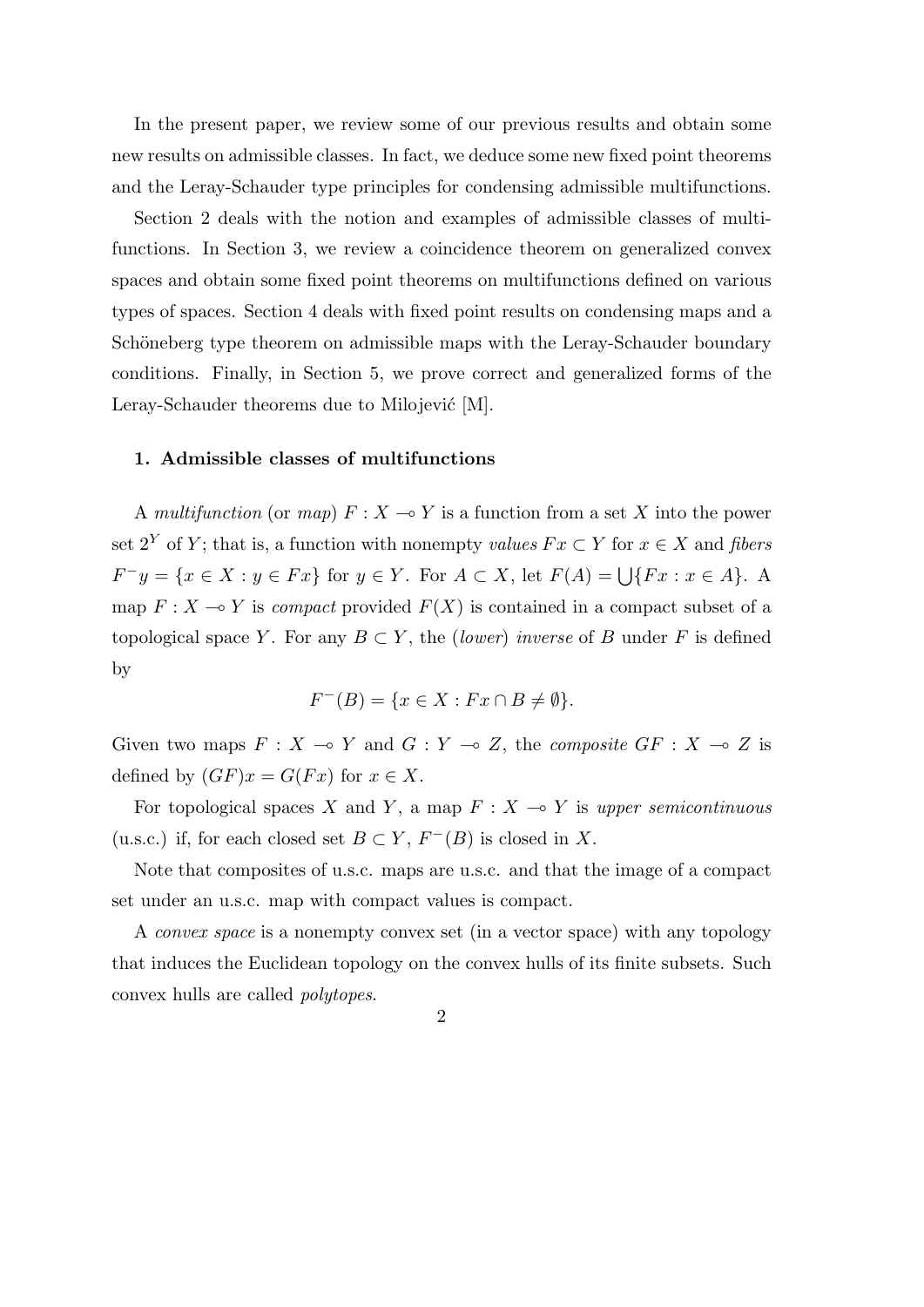Given a class X of maps,  $X(X, Y)$  denotes the set of all maps  $F: X \to Y$ belonging to  $X$ , and  $X_c$  the set of all finite composites of maps in  $X$ .

For topological spaces *X* and *Y* , we define

 $f \in \mathbb{C}(X, Y) \Longleftrightarrow f$  is a (single-valued) continuous function.

 $T \in K(X, Y) \Longleftrightarrow T$  is a *Kakutani map*; that is, *Y* is a convex space and *T* is u.s.c. with compact convex values.

 $T \in V(X, Y) \Longleftrightarrow T$  is an *acyclic map*; that is, *T* is u.s.c. with compact acyclic values.

A class  $\mathfrak A$  of maps is one satisfying

- (i)  $\mathfrak A$  contains the class  $\mathbb C$  of (single-valued) continuous functions;
- (ii) each  $F \in \mathfrak{A}_c$  is u.s.c. and compact-valued; and
- (iii) for any polytope *P*, each  $F \in \mathfrak{A}_c(P, P)$  has a fixed point, where the intermediate spaces of composites are suitably chosen for each A.

Examples of  $\mathfrak A$  are  $\mathbb C, \mathbb K, \mathbb V$ , the Aronszajn maps M (with  $R_\delta$  values) [Gr], the O'Neill maps N (with values consisting of one or *m* acyclic components, where *m* is fixed) [Gr], admissible maps of Górniewicz  $[G]$ , the class of permissible maps of Dzedzej [D], and others. Note that  $K \subset M \subset V \subset N$  and those are all included in the Górniewicz classes and hence in the Dzedzej classes.

Further, we define the following:

 $T \in \mathfrak{A}_c^{\sigma}(X, Y) \iff \text{for any } \sigma\text{-compact subset } K \text{ of } X, \text{ there is a } \tilde{T} \in \mathfrak{A}_c(K, Y)$ such that  $\tilde{T}x \subset Tx$  for each  $x \in K$ .

 $T \in \mathfrak{A}_c^{\kappa}(X, Y) \iff \text{for any compact subset } K \text{ of } X, \text{ there is a } \tilde{T} \in \mathfrak{A}_c(K, Y) \text{ as }$ above.

The class  $\mathbb{K}_c^{\sigma}$  due to Lassonde [L2] and  $\mathbb{V}_c^{\sigma}$  due to Park, Singh, and Watson [PSW] belong to  $\mathfrak{A}_{c}^{\sigma}$ . Note that  $\mathfrak{A} \subset \mathfrak{A}_{c} \subset \mathfrak{A}_{c}^{\sigma} \subset \mathfrak{A}_{c}^{\kappa}$ . For details, see [PK1]. Any class in  $\mathfrak{A}_{c}^{\kappa}$  is said to be *admissible*.

In this paper, t.v.s. means Hausdorff topological vector spaces. Let *X* and *Y* be subsets of t.v.s. *E* and *F*, respectively. Given two open neighborhoods *U* and *V*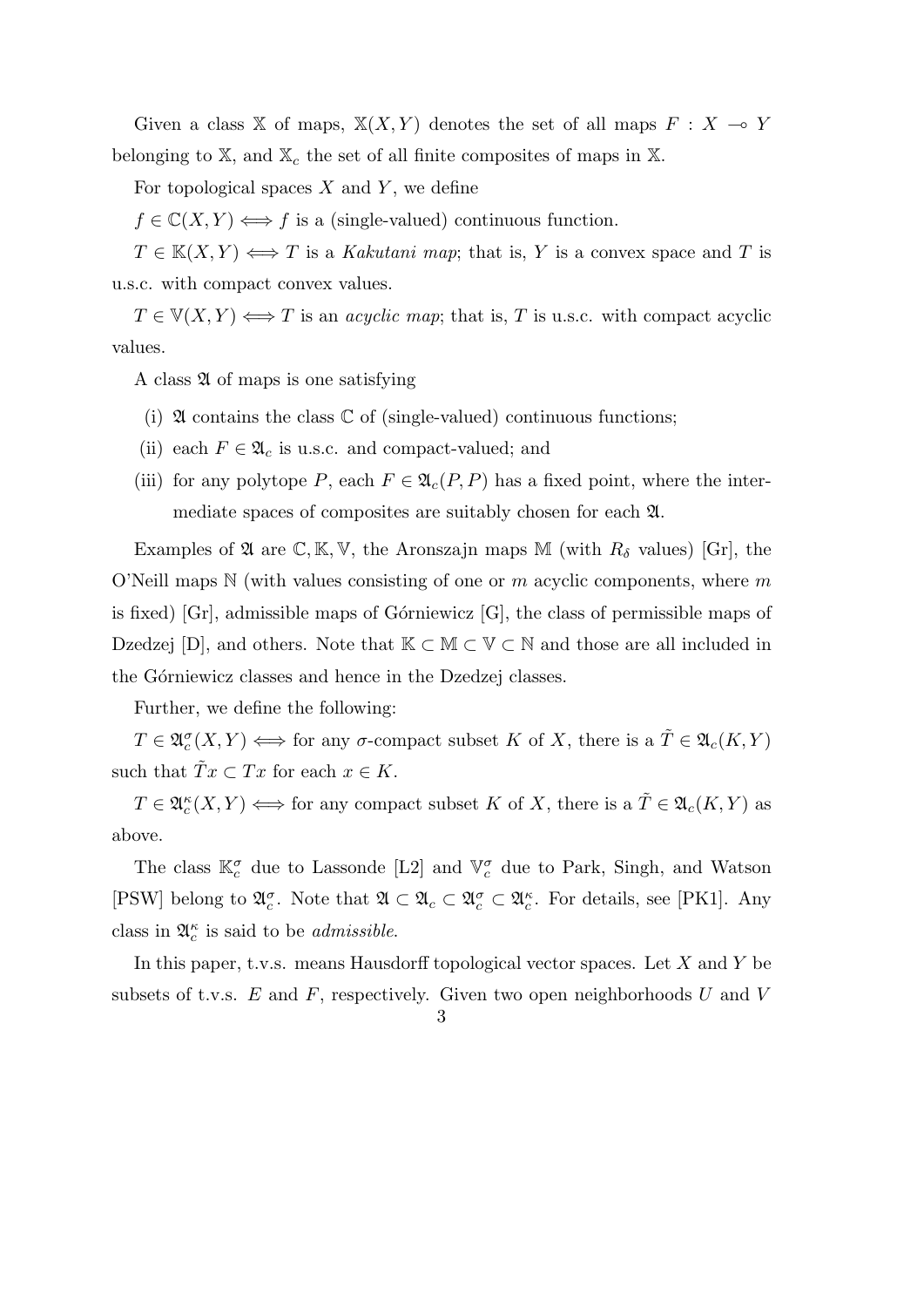of the origins in *E* and *F*, respectively, a (*U, V* )-*approximate continuous selection* of a map  $T: X \to Y$  is an  $s \in \mathbb{C}(X, Y)$  satisfying

$$
s(x) \in (T[(x+U) \cap X] + V) \cap Y \quad \text{for} \quad x \in X.
$$

 $T \in A(X, Y) \iff T$  is u.s.c., compact-valued, and *approachable*; that is, *T* admits a (*U, V* )-approximative continuous selection for every neighborhoods *U* and *V* of the origins in *E* and *F*, respectively. See [BD1-3].

 $T \in \mathbb{A}^{\kappa}(X, Y) \iff T$  is *approximable*; that is, for any compact subset *K* of *X*, there is a  $\tilde{T} \in A(K, Y)$  such that  $\tilde{T} x \subset Tx$  for each  $x \in K$ . See [BI].

Note that  $A = A_c$  and  $A^{\kappa}$  is an example of  $\mathfrak{A}_c^{\kappa}$ . The functional values of approximable maps can be convex, contractible, decomposable, or  $\infty$ -proximally connected whenever the domains of the maps are convex subsets of a locally convex t.v.s. See [BI].

We list some examples of intermediate spaces of a composite in  $\mathfrak{A}_{c}(P, P)$ :

- (1) Any topological space for C.
- (2) Any subset of a t.v.s. for  $K$  [L1,B].
- (3) Any metric space for  $V$  [Po].
- (4) Any Hausdorff topological space for  $V$  [GG, Gr].
- (5) Any subset of a t.v.s. for A [BI].

#### **2. Coincidence and fixed point theorems**

The notions of convex spaces and *H*-spaces were extended by the author as follows [PK1,3]:

A *generalized convex space* or a *G*-*convex space* (*X, D*; Γ) consists of a topological space *X*, a nonempty subset *D* of *X*, and a map  $\Gamma : \langle D \rangle \longrightarrow X$  such that

- (1) for each  $A, B \in \langle D \rangle$ ,  $A \subset B$  implies  $\Gamma(A) \subset \Gamma(B)$ ; and
- (2) for each  $A \in \langle D \rangle$  with  $|A| = n + 1$ , there exists a continuous function  $\phi_A : \Delta_n \to \Gamma(A)$  such that  $J \in \langle A \rangle$  implies  $\phi_A(\Delta_J) \subset \Gamma(J)$ .

$$
4\,
$$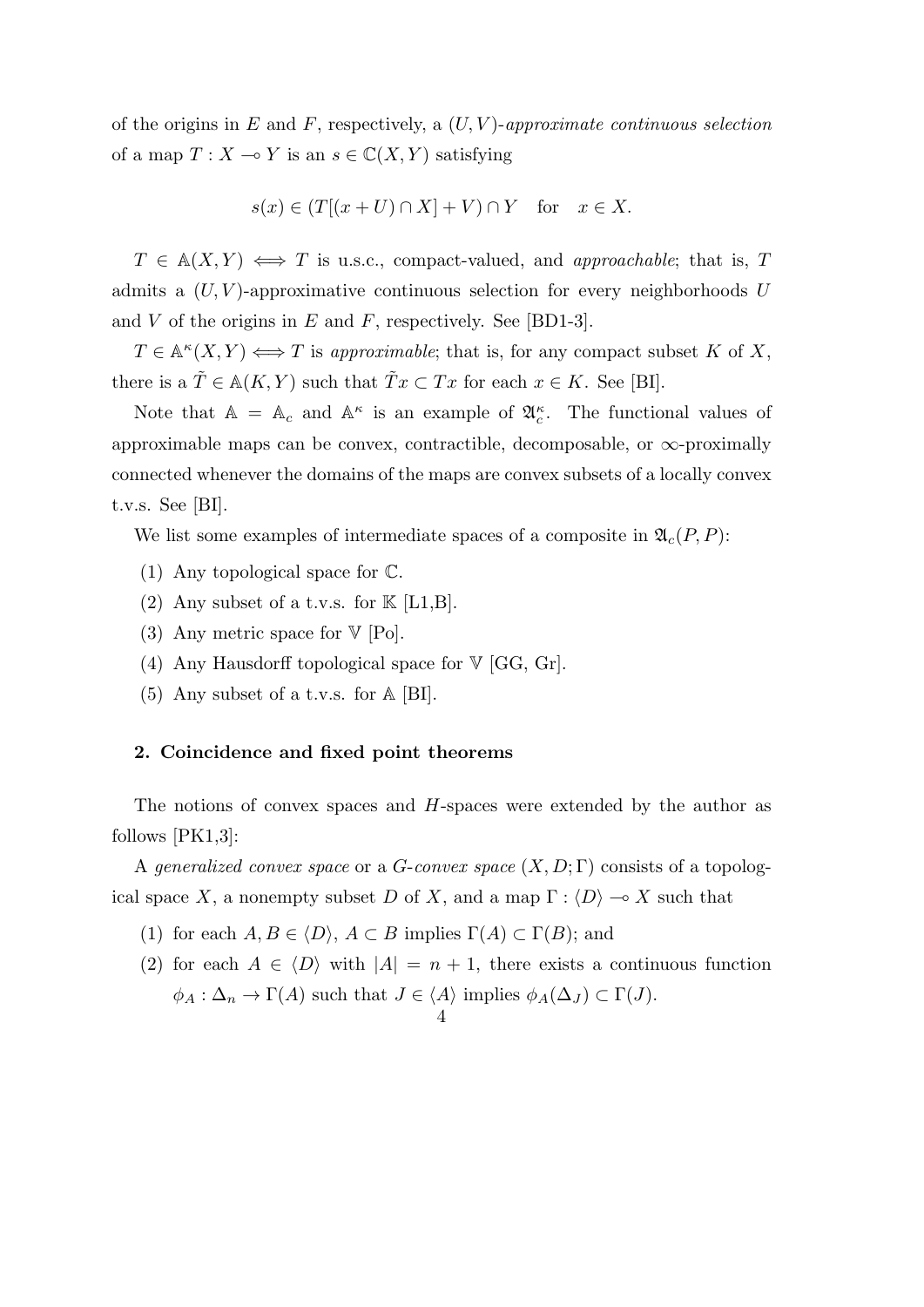Note that *⟨D⟩* denotes the set of all nonempty finite subsets of *D*, *|A|* the cardinality of *A*,  $\Delta_n$  the standard *n*-simplex, and  $\Delta_J$  the face of  $\Delta_n$  corresponding to  $J \in \langle A \rangle$ . We may write  $\Gamma(A) = \Gamma_A$  for each  $A \in \langle D \rangle$ .

For an  $(X, D; \Gamma)$ , a subset *C* of *X* is said to be *G*-*convex* if for each  $A \in \langle D \rangle$ ,  $A \subset C$  implies  $\Gamma_A \subset C$ .

We begin with the following coincidence theorem [PK3, Theorem 1].

**Theorem 2.1.** *Let*  $(X, D; \Gamma)$  *be a G-convex space,*  $Y$  *a Hausdorff space,*  $S: D \rightarrow$ *Y*, *T* : *X*  $\multimap$  *Y*, and *F*  $\in \mathfrak{A}_c^{\kappa}(X, Y)$ *. Suppose that* 

- (1) *for each*  $x \in D$ *, Sx is compactly open in*  $Y$ *;*
- (2) *for each*  $y \in F(X)$ ,  $M \in \langle S^-y \rangle$  *implies*  $\Gamma_M \subset T^-y$ ;
- (3) *there exists a nonempty compact subset K of Y such that*  $\overline{F(X)} \cap K \subset$ *S*(*D*)*; and*
- (4) *either*
	- (i)  $Y \setminus K \subset S(M)$  *for some*  $M \in \langle D \rangle$ *; or*
	- (ii) *for each*  $N \in \langle D \rangle$ *, there exists a compact G*-convex subset  $L_N$  *of X containing N such that*  $F(L_N) \backslash K \subset S(L_N \cap D)$ .

*Then there exists an*  $\overline{x} \in X$  *such that*  $F\overline{x} \cap T\overline{x} \neq \emptyset$ *.* 

It is assumed in Theorem 2.1 that *Y* is an intermediate space for A.

In [P2,3], particular forms of Theorem 2.1 are applied to obtain basic results in the KKM theory.

The following is due to the author [P2,3, PK3] by using Theorem 2.1:

**Theorem 2.2.** *Let X be a nonempty convex subset of a locally convex t.v.s. E and*  $T \in \mathfrak{A}_{c}^{\sigma}(X, X)$  *a compact map. Then T has a fixed point*  $x_0 \in X$ *; that is,*  $x_0 \in Tx_0$ .

It is not known yet whether Theorem 2.2 holds for  $\mathfrak{A}_{c}^{\kappa}$  instead of  $\mathfrak{A}_{c}^{\sigma}$ . However, a partial generalization of Theorem 2.2 will be given in Theorem 3.3.

For the definition of an approximate neighborhood extension space for compact spaces (simply, ANES (compact)), see [BD2].

From [BD2, Proposition 2.2 and Theorem 2.3], we have the following: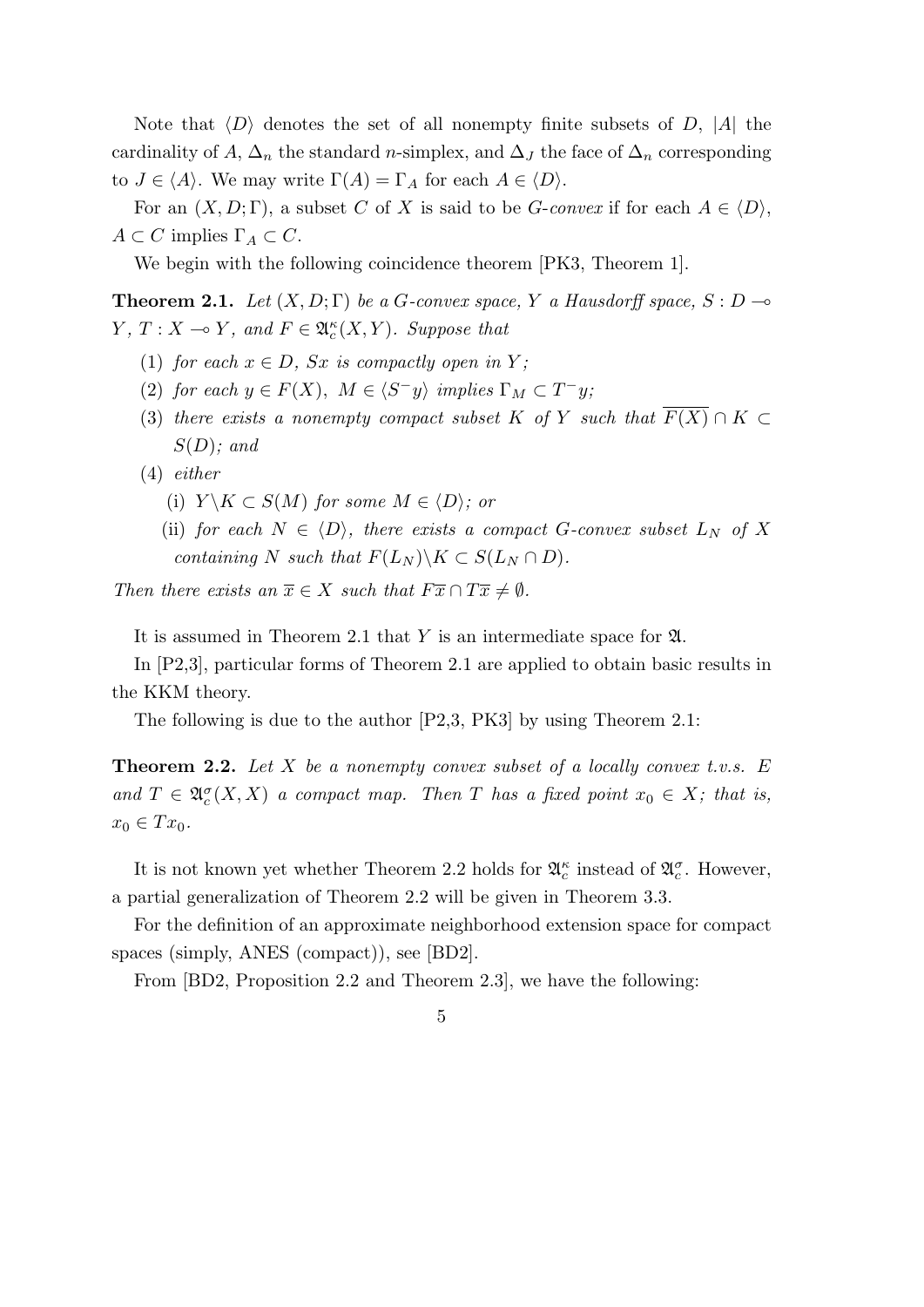**Theorem 2.3.** Let *X* be the Hilbert cube  $I^{\infty}$  or any Tychonoff cube. Then any  $F \in \mathfrak{A}_{c}(X, X)$  *has a fixed point.* 

**Theorem 2.4.** *If X is an ANES* (compact) and  $F \in \mathfrak{A}_c(X,X)$  *is compact, then F has a fixed point.*

### **3. Fixed points of condensing maps**

Let *E* be a t.v.s. and *C* a lattice with a least element, which is denoted by 0. A function  $\Phi: 2^E \to C$  is called a *measure of noncompactness* on *E* provided that the following conditions hold for any  $X, Y \in 2^E$ :

- (1)  $\Phi(X) = 0$  if and only if X is relatively compact;
- (2)  $\Phi(\overline{co} X) = \Phi(X)$ , where  $\overline{co}$  denotes the convex closure of X; and
- (3)  $\Phi(X \cup Y) = \max{\{\Phi(X), \Phi(Y)\}}$ .

The above notion is a generalization of the set-measure *γ* and the ball-measure *χ* of noncompactness defined either in terms of a family of seminorms or a norm. For details, see [PF1,2].

From now on, *let E have a measure of non-compactness*  $\Phi$ . For  $D \subset E$ , a map *T* : *D*  $\multimap$  *E* is said to be  $\Phi$ -*condensing* provided that if *X*  $\subset$  *D* and  $\Phi$ (*X*)  $\leq$  $\Phi(T(X))$ , then *X* is relatively compact; that is,  $\Phi(X) = 0$ .

Every map defined on a compact set and every compact map is Φ-condensing. In this section, we need the following consequence of Theorem 2.1 in [P1]:

**Theorem 3.1.** *Let K be a nonempty compact convex subset of a t.v.s. E on which*  $E^*$  separates points. Then any map  $T \in \mathfrak{A}_c^{\kappa}(K,K)$  has a fixed point.

The following is proved for a locally convex t.v.s. by Mehta, Tan, and Yuan [MTY, Lemma 1], but the proof works for any t.v.s.: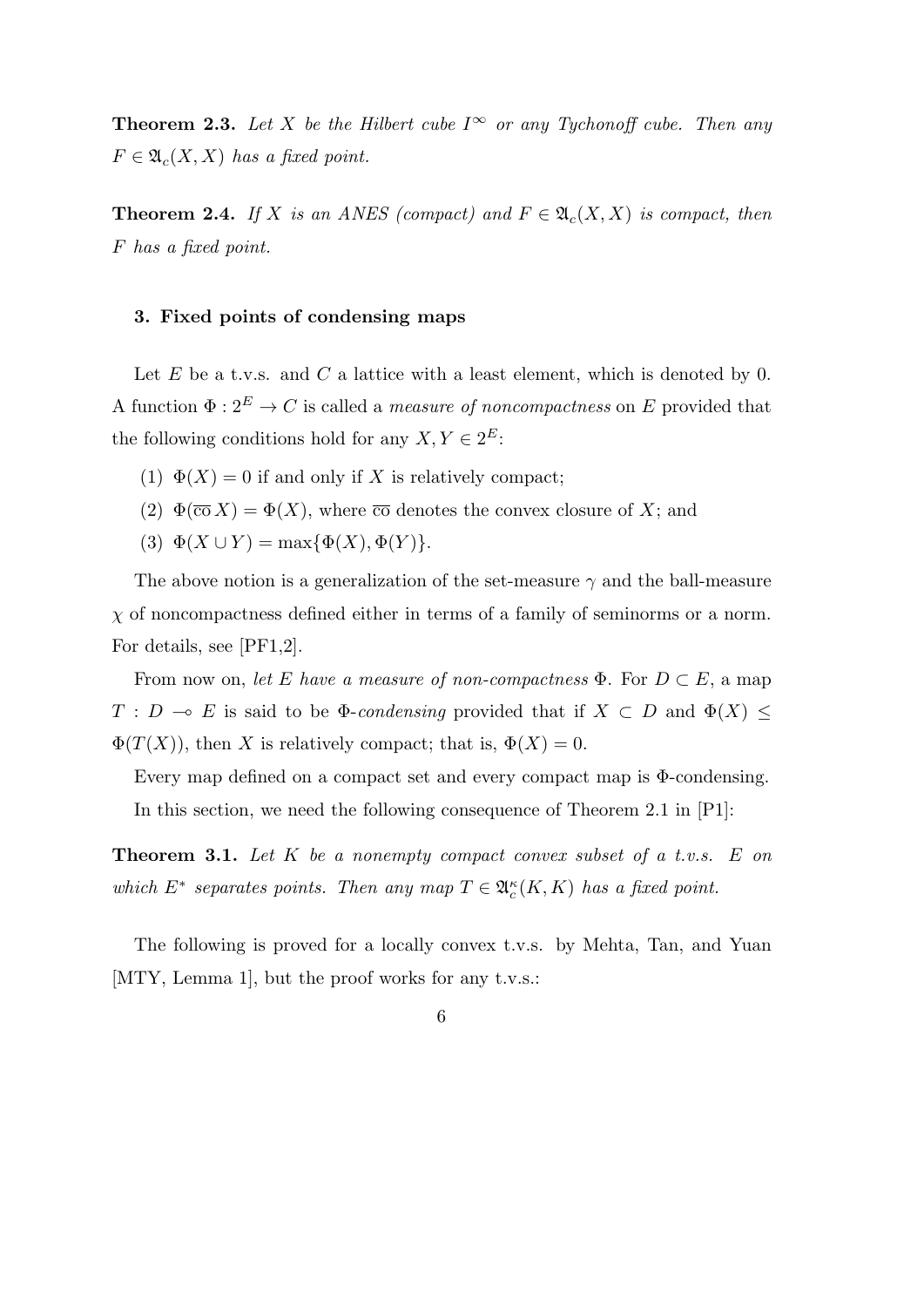**Lemma.** Let D be a nonempty closed convex subset of a t.v.s. E and  $T: D \to D$ *a* Φ*-condensing map. Then there exists a nonempty compact convex subset K of*  $D \text{ such that } T(K) \subset K$ .

From Theorem 3.1 and Lemma, we obtain the following:

**Theorem 3.2.** *Let D be a nonempty closed convex subset of a t.v.s. E on which*  $E^*$  separates points. Then any  $\Phi$ -condensing map  $T \in \mathfrak{A}_c^{\kappa}(D, D)$  has a fixed point.

*Proof.* By Lemma, there exists a nonempty compact convex subset *K* of *D* such that  $T(K) \subset K$ . Note that  $T|_K \in \mathfrak{A}_c^{\kappa}(K, K)$  has a fixed point by Theorem 3.1.

Since every compact map is  $\Phi$ -condensing, from Theorem 3.2, we have the following partial generalization of Theorem 2.2:

**Theorem 3.3.** *Let D be a nonempty closed convex subset of a t.v.s. E on which*  $E^*$  separates points. Then any compact map  $T \in \mathfrak{A}_c^{\kappa}(D, D)$  has a fixed point.

From Theorem 3.2, we can deduce the Leray-Schauder type principle for condensing admissible maps as in [P13]:

Let *C*, *D* be subsets of a t.v.s.  $E, T \in \mathfrak{A}_{c}(C, D)$ , and *M* be the class of nonempty compact subsets of  $D$  consisting of the functional values of maps in  $\mathfrak{A}$ . We say that *F* satisfies the *Schöneberg condition* if

(Sö)  $tM \in \mathcal{M}$  for  $t \in [0,1]$  and  $M \in \mathcal{M}$ 

holds [Sö]. For example, M cna be the class of convex sets for  $\mathfrak{A} = \mathbb{K}$ , acyclic sets for  $\mathfrak{A} = \mathbb{V}$ ,  $R_{\delta}$  sets  $\{X = \cap X_i : X_{i+1} \subset X_i, X_i \in \text{AR compact}, i \in \mathbb{N}\}\)$  for  $\mathfrak{A} = \mathbb{M}$ , and many others.

Following the method of Schöneberg [Sö, Theorem] or [P13, Theorem 4], from Theorem 3.2, we can deduce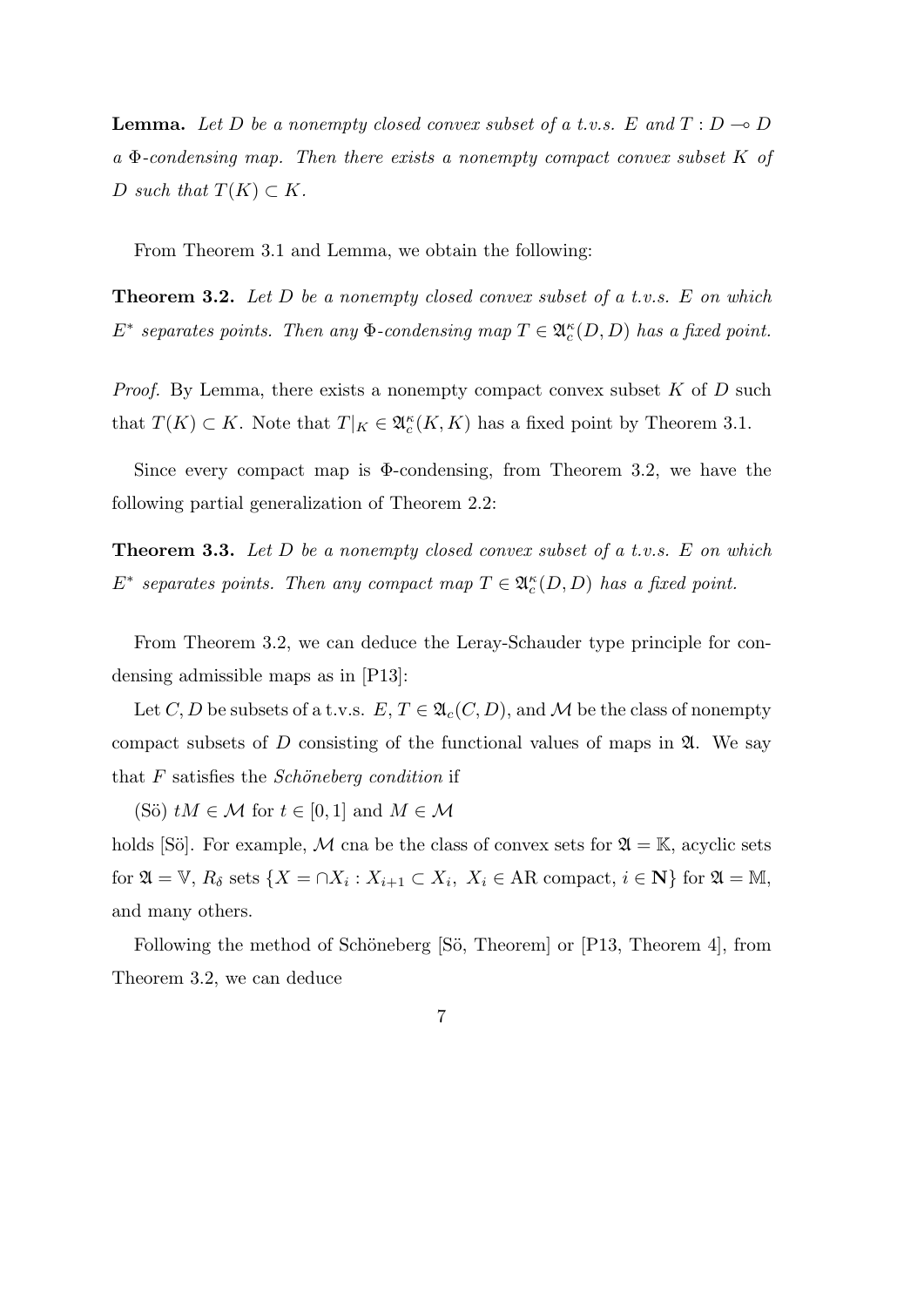**Theorem 3.4.** *Let D be a closed convex subset of a t.v.s. E on which E<sup>∗</sup> separates points,*  $0 \in D$ *, and*  $U \subset D$  *a neighborhood of* 0 *(in D*). Let  $H \in \mathfrak{A}([0,1] \times \overline{U}, D)$ *satisfy condition (S¨o) and*

- $(1)$   $x \notin H(t, x)$  *for*  $t \in [0, 1)$  *and*  $x \in \text{Bd}_D U$ ;
- (2)  $H(1, x) \cap {\lambda x : \lambda > 1} = \emptyset$  *for all*  $x \in \text{Bd}_D U$ *; and*
- (3)  $X \subset \overline{U}$  and  $\Phi(X) \leq \Phi(H([0,1] \times X))$  *imply that X is relatively compact.*

*Then there exist a*  $\Phi$ -condensing map  $G \in \mathfrak{A}(D, D)$  and an  $x \in D$  such that  $x \in Gx$  *or, equivalently,*  $x \in U$  *and*  $x \in H(0, x)$ *.* 

#### **4. Variations of the Leray-Schauder principle**

In [M], the author obtained generalizations of the Leray-Schauder principle, and applied them to surjectivity results for *A*-proper multifunctions and others. However, his generalizations seem to be incorrectly stated and not general enough.

In this final section of the present paper, we prove correct and generalized forms of the Leray-Schauder theorems in [M]. We use Theorem 3.4, whose proof does not depend on index theory or a retraction argument.

**Theorem 4.1.** *Let D be a closed convex subset of a t.v.s. E on which E<sup>∗</sup> separates points,*  $0 \in D$ *, and*  $U \subset D$  *a neighborhood of* 0 *(in D).* Let  $\mu > 1$  *and*  $H \in$  $\mathfrak{A}([0,1] \times \overline{U}, D)$  *satisfy condition (Sö) and* 

- $(1)$   $x \notin H(t, x)$  *for*  $t \in [0, 1)$  *and*  $x \in Bd_D U$ ;
- (2) *if*  $\lambda x \in H(1, x)$  *for some*  $x \in \text{Bd}_D U$ *, then*  $\lambda \leq \mu$ *; and*
- (3)  $X \subset \overline{U}$  and  $\Phi(X) \leq \Phi(H([0,1] \times X))$  *imply that X is relatively compact.*

*Then there exist a*  $\Phi$ -condensing map  $G \in \mathfrak{A}(D, D)$  and an  $x \in D$  such that  $x \in Gx$  *or, equivalently,*  $x \in \overline{U}$  *and*  $\mu x \in H(0, x)$ *.* 

*Proof.* Define the map  $H' \in \mathfrak{A}([0,1] \times U, D)$  by  $H'(t,x) := (1/\mu)H(t,x)$ . This is well-defined since  $0 \in D$ ,  $H(t, x) \subset D$ ,  $D$  is convex, and  $\mathfrak{A}$  satisfies (Sö). Then, by (1),  $x \notin H'(t, x)$  for  $t \in [0, 1]$  and  $x \in Bd_D U$ . Moreover, by (2),  $\lambda x \notin H(1, x)$ 

8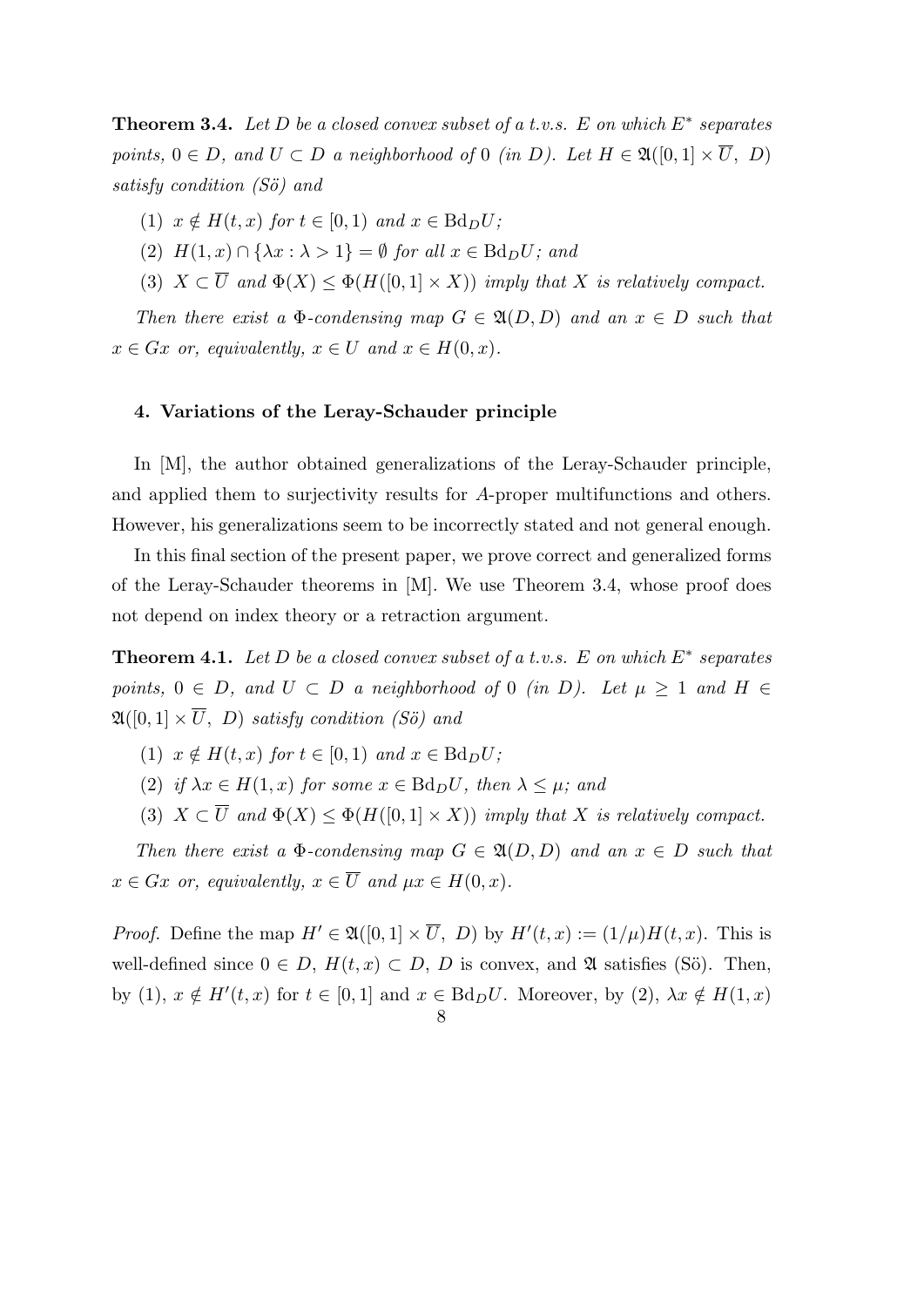for  $x \in \text{Bd}_D U$  and  $\lambda > \mu$ , whence  $(\lambda/\mu)x \notin H'(1,x)$  for  $\lambda/\mu > 1$ . This implies *H*<sup>′</sup>(1,*x*) ∩ {*sx* : *s* > 1} =  $\emptyset$  for all *x* ∈ Bd*pU*. Further, for any *X* ⊂ Cl<sub>*D</sub>U*, we</sub> have

$$
H'([0,1] \times X) \subset \overline{\text{co}}\{H(\{0\} \cup ([0,1] \times X)\},\
$$

whence  $\Phi(H'([0,1] \times X)) < \Phi(X)$  whenever  $\Phi(X) \neq 0$ . Therefore all of the requirements of Theorem 3.4 with  $H = H'$  are satisfied, and the conclusion follows.

Note that for a Fréchet space *E*, a cone *D*, and  $\mathfrak{A} = \mathbb{K}$ , Theorem 4.1 reduces to a correct form of [M, Theorem 1.1]. Similarly [M, Corollary 1.1] can be improved as follows:

**Theorem 4.2.** *Let K be a closed cone of a t.v.s. E on which E<sup>∗</sup> separates points, U* ⊂ *K a neighborhood of* 0 *(in D*). Let  $\mu \in (0,1]$  and  $H \in \mathbb{K}([0,1] \times \overline{U}, D)$  satisfy *the following:*

- $(1)$   $x \notin \mu H(t, x)$  *for*  $t \in [0, 1)$  *and*  $x \in \text{Bd}_D U$ ;
- $(2)$   $\lambda x \notin H(1, x)$  whenever  $x \in Bd_K U$  and  $\lambda > 1/\mu$ ; and
- (3)  $X \subset \overline{U}$  and  $\Phi(X) \leq \Phi(H([0,1] \times X))$  *imply that X is relatively compact.*

*Then there exists an*  $x \in \overline{U}$  *such that*  $x \in \mu H(0, x)$ *.* 

*Proof.* Define the map  $H' \in K([0,1] \times U, K)$  by  $H'(t,x) := (1/\mu)H(t,x)$ , where 1/ $\mu$  ≥ 1. This is well-defined since  $H(t, x)$  ⊂ *K* and *K* is a cone. Now we can apply Theorem 3.4 or 4.1 and obtain an  $x \in \overline{U}$  such that  $(1/\mu)x \in H(0, x)$ . This completes our proof.

From Theorems 4.1 and 4.2, we obtain the following Leray-Schauder type alternatives:

9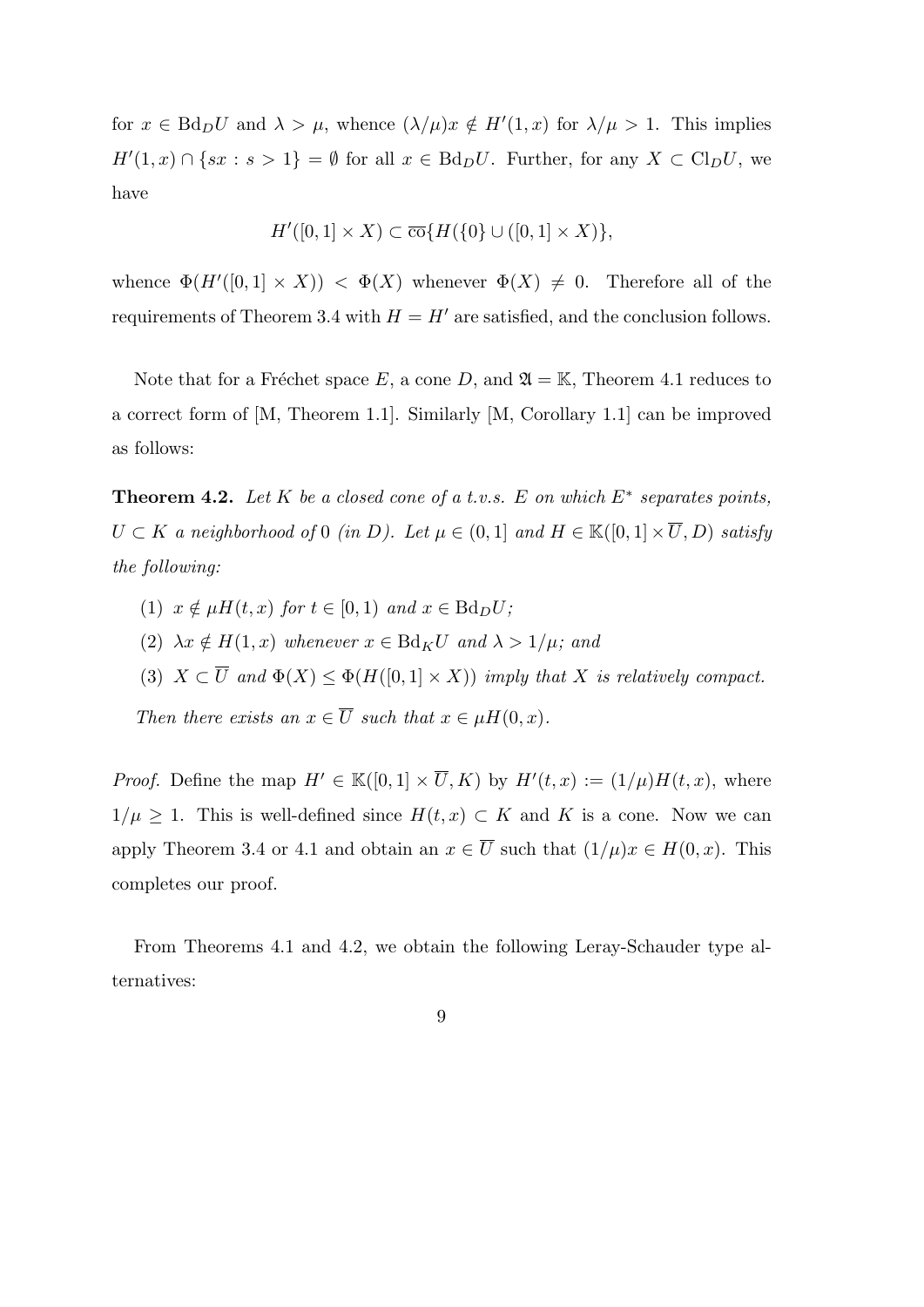**Theorem 4.3.** *Let D be a closed convex subset of a t.v.s. on which E<sup>∗</sup> separates points,*  $0 \in D$ *, and*  $U \subset D$  *a neighborhood of*  $0$  *(in*  $D$ *),*  $T \in \mathfrak{A}(\overline{U}, D)$  *satisfy condition (Sö), and*  $\mu > 1$ *. If T is*  $\Phi$ *-condensing, then either* 

- (1) *there exists an*  $x \in U$  *such that*  $\mu x \in Tx$ *; or*
- (2) *there exists an*  $x \in \text{Bd}_D U$  *such that*  $\lambda x \in Tx$  *for some*  $\lambda > \mu$ *.*

*Proof.* We use Theorem 4.1 with  $H(t, x) = Tx$  for  $t \in [0, 1]$  and  $x \in \overline{U}$ . Suppose that (2) does not hold. If there exists an  $x_0 \in \text{Bd}_D U$  such that  $\mu x_0 \in Tx_0$ , then we have done. If there is no  $x_0 \in \text{Bd}_D U$  satisfying  $\mu x_0 \in Tx_0$ , then all of the requirements of Theorem 4.2 are satisfied. Therefore, there exists an  $x_0 \in \overline{U}$  such that  $\mu x_0 \in Tx_0$ .

**Theorem 4.4.** *Let D be a closed subset of a t.v.s. on which E<sup>∗</sup> separates points,*  $0 \in \text{Int } D$ ,  $T \in \mathfrak{A}(D, E)$  a  $\Phi$ -condensing map satisfying (Sö), and  $\mu \geq 1$ . Then *either*

- (1) *there exists an*  $x \in D$  *such that*  $\mu x \in Tx$ *; or*
- (2) *there exists an*  $x \in \text{Bd}$  *D such that*  $\lambda x \in Tx$  *for some*  $\lambda > \mu$ *.*

*Proof.* Use Theorem 4.3 with (*E,* Int *D*) instead of (*D, U*).

Note that Theorems 4.3 and 4.4 generalize some results in [Gr] and [FM].

#### **REFERENCES**

- [B] M. Ben-El-Mechaiekh, *The coincidence problem for compositions of set-valued maps*, Bull. Austral. Math. Soc. **41** (1990), 421–434.
- [BD1] H. Ben-El-Mechaiekh and P. Deguire, *Approximation of non-convex set-valued maps*, C. R. Acad. Sci. Paris **312** (1991), 379–384.
- [BD2] , *General fixed point theorems for non-convex set-valued maps*, C. R. Acad. Sci. Paris **312** (1991), 433–438.
- [BD3] , *Approachability and fixed points for non-convex set-valued maps*, J. Math. Anal. Appl. **170** (1992), 477–500.
- [BI] H. Ben-El-Mechaiekh and A. Idzik, *A Leray-Schauder type theorem for approximable maps*, Proc. Amer. Math. Soc. **122** (1994), 105–109.
- [D] Z. Dzedzej, *Fixed point index theory for a class of nonacyclic multivalued maps*, Dissertationes Math. **253** (1985), 53pp.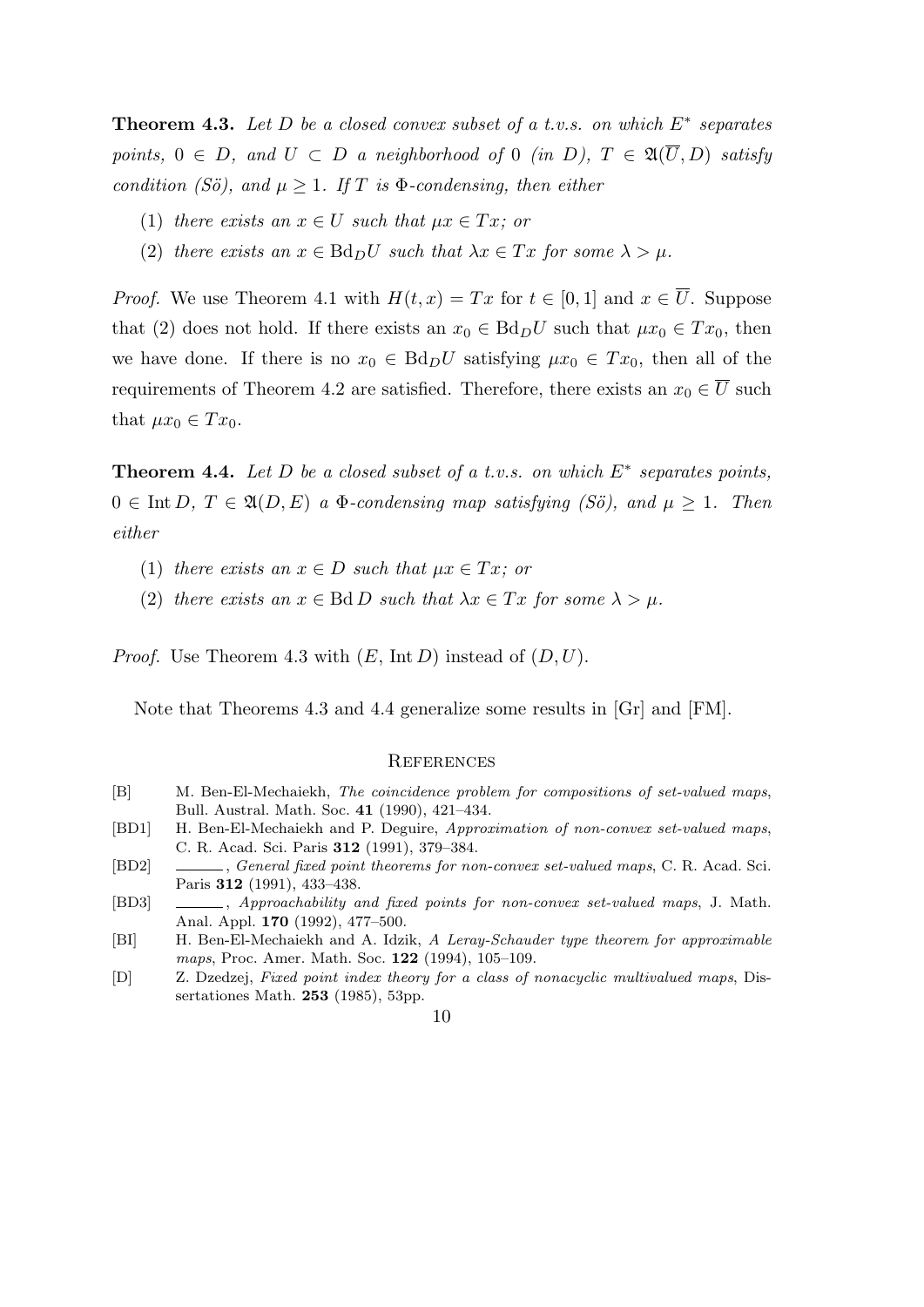- [FM] G. Fournier and M. Martelli, *Eigenvectors for nonlinear maps*, Top. Meth. Nonlinear Anal. **2** (1993), 203–224.
- [G] L. Górniewicz, *Homological methods in fixed point theory of multivalued maps*, Dissertations Math. **129** (1976), 71pp.
- [GG] L. Górniewicz and A. Granas, *Some general theorems in coincidence theory*, I, J. Math. Pures et Appl. **60** (1981), 361–373.
- [Gr] A. Granas, *On the Leray-Schauder alternative*, Top. Meth. Nonlinear Anal. **2** (1993), 225–231.
- [L1] M. Lassonde, *Fixed points for Kakutani factorizable multifunctions*, J. Math. Anal. Appl. **152** (1990), 46–60.
- [L2] , *Réduction du cas multivoque au cas univoque dans les problèmes de coïncidence*, Fixed Point Theory and Applications (M.A. Théra and J.-B. Baillon, eds.), Longman Sci. and Tech., Essex, 1991, pp.293–302.
- [MTY] G.B. Mehta, K.-K. Tan, and X.-Z. Yuan, *Maximal elements and generalized games in locally convex topological vector spaces*, Bull. Polish Acad. Sci. Math. **42** (1994), 43–53.
- [M] P.S. Milojević, *A generalization of Leray-Schauder theorem and surjectivity results for multivalued A-proper and pseudo A-proper mappings*, Nonlinear Anal. TMA **1** (1977), 263–276.
- [P1] Sehie Park, *Fixed point theory of multifunctions in topological vector sapces*, II, J. Korean Math. Sco. **30** (1993), 413–431.
- [P2] , *Coincidences of composites of admissible u.s.c. maps and applications*, Math. Rep. Acad. Sci. Canada **15** (1993), 125–130.
- [P3] , *Foundations of the KKM theory via coincidences of composites of admissible u.s.c. maps*, J. Korean Math. Soc. **31** (1994), 493–519.
- [P4] , *Remarks on generalizations of best approximation theorems*, Honam Math. J. **16** (1994), 27–39.
- [P5] , *On multimaps of the Leray-Schauder type*, Proc. Inter. Conf. Pure Appl. Math. (K.S. Chang and K.C. Chang, eds.), Chinese Math. Soc. & Korean Math. Soc., 1994, pp.223–231.
- [P6] , *Best approximation theorems for composites of upper semicontinuous maps*, Bull. Austral. Math. Soc. **51** (1995), 263–272.
- [P7] , *Generalized Leray-Schauder principles for compact admissible multifunctions*, Top. Meth. Nonlinear Anal. **4** (1995).
- [P8] , *Coincidence points and maximal elements of multifunctions on convex spaces*, Comment. Math. Univ. Carolinae **36** (1995), 57–67.
- [P9] , *Eighty years of the Brouwer fixed point theorem*, Antipodal Points and Fixed Points (by J. Jaworowski, W. A. Kirk, and S. Park), Lect. Notes Ser. **28**, RIM-GARC, Seoul Nat. Univ., 1995, pp.55–97.
- [P10] , *Some applications of the KKM theory and fixed point theory for admissible multifunctions*, Topology—Proc. in honor of J. Kim, RIM-GARC, Seoul Nat. Univ., 1995, pp.207–221.
- [P11] , *Remarks on set-valued generalizations of best approximation theorems*, Kyungpook Math. J. **35** (1995).
- [P12] , *Fixed points of approximable maps*, Proc. Amer. Math. Soc., to appear.
- [P13] , *Generalized Leray-Schauder principles for condensing admissible multifunctions*, Annali di Mat. Pura Appl., to appear.
- [P14] , *Extensions of best approximation and coincidence theorems*.